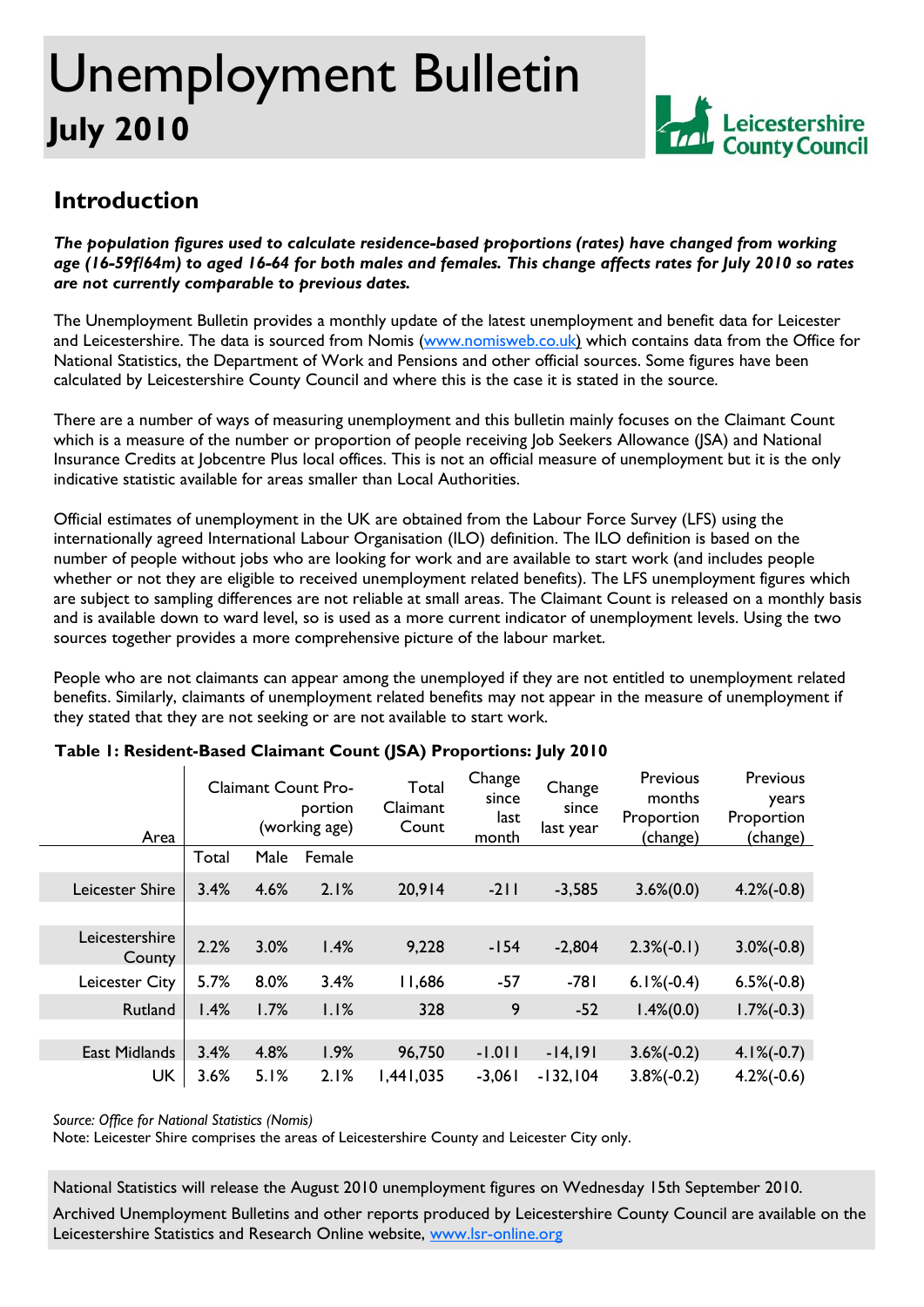| <b>Districts</b>         | <b>Claimant Count</b><br>Proportion<br>(working age) | Total<br><b>Claimant Count</b> | Total last<br>month | Total<br>last year | Previous<br>months<br>Proportion<br>(change) | <b>Previous</b><br>years<br>Proportion<br>(change) |
|--------------------------|------------------------------------------------------|--------------------------------|---------------------|--------------------|----------------------------------------------|----------------------------------------------------|
| Oadby & Wigston          | 2.6%                                                 | 970                            | 959                 | 1,150              | $2.8\%(-0.2)$                                | $3.3\%(-0.7)$                                      |
| <b>NW Leicestershire</b> | 2.4%                                                 | l,402                          | 1,662               | 1,738              | $2.6\%(-0.2)$                                | $3.1\%(-0.7)$                                      |
| Hinckley & Bosworth      | 2.4%                                                 | 1,646                          | 1,418               | 2,098              | $2.6\%(-0.2)$                                | $3.2\%(-0.8)$                                      |
| Charnwood                | 2.2%                                                 | 2,489                          | 2,519               | 3,298              | $2.3\%(-0.1)$                                | $3.1\%(-0.9)$                                      |
| <b>Blaby</b>             | 2.1%                                                 | 1,277                          | 1,316               | 1,638              | $2.3\%(-0.2)$                                | $2.9\%(-0.8)$                                      |
| Melton                   | 2.0%                                                 | 627                            | 671                 | 890                | $2.2\%(-0.2)$                                | $3.0\%(-1.0)$                                      |
| Harborough               | 1.6%                                                 | 817                            | 837                 | 1,220              | $1.7\%(-0.1)$                                | $2.5\%(-0.9)$                                      |

#### **Table 2: Resident-Based Claimant Count (JSA) Proportions: July 2010.**

*Source: Office for National Statistics (Nomis)* 

#### **Table 3: Resident-Based Claimant Count (JSA) Proportions: in Market Towns; July 2010.**

| Market Towns                           | <b>Claimant Count</b><br>Proportion<br>(working age) | Total<br><b>Claimant Count</b> | Previous<br>months<br>Proportion<br>(change) | Previous years<br>Proportion<br>(change) |
|----------------------------------------|------------------------------------------------------|--------------------------------|----------------------------------------------|------------------------------------------|
| Wigston                                | 3.0%                                                 | 402                            | $2.8\%(0.2)$                                 | $3.3\%(-0.3)$                            |
| Hinckley (inc. Burbage & Earl Shilton) | 2.9%                                                 | 1,045                          | $3.1\%(-0.2)$                                | $6.6\%(-3.7)$                            |
| Coalville                              | 2.6%                                                 | 685                            | $3.2\%(-0.6)$                                | $3.6\%(-1.0)$                            |
| Loughborough (including Hathern)       | 2.5%                                                 | 1,142                          | $2.7\%(-0.2)$                                | $3.2\%(-0.7)$                            |
| <b>Melton Mowbray</b>                  | 2.4%                                                 | 408                            | $2.7\%(-0.3)$                                | $3.7\%(-1.3)$                            |
| Oadby                                  | 2.2%                                                 | 347                            | $2.0\%(0.2)$                                 | $2.7\%(-0.5)$                            |
| Oakham                                 | 2.0%                                                 | 135                            | $1.9\%(0.1)$                                 | $2.0\%(0.0)$                             |
| Market Harborough                      | 1.8%                                                 | 240                            | $1.9\%(-0.1)$                                | $3.1\%(-1.3)$                            |
| Ashby de la Zouch                      | 1.3%                                                 | 129                            | $2.3\%(-1.0)$                                | $2.7\%(-1.4)$                            |

*Source: Office for National Statistics (Nomis); Market Town geographies defined by Leicestershire County Council and figures calculated using ONS Claimant Count (JSA) figures and denominators* 

#### **Table 4: Claimant Count (JSA) by Age and Duration; July 2010.**

|                          |                     |                    | 18-24 years old     |                   |                   | Over 25 years old  |                     |                   |
|--------------------------|---------------------|--------------------|---------------------|-------------------|-------------------|--------------------|---------------------|-------------------|
| Area                     | Up to $6$<br>months | $6 - 12$<br>months | $13 - 18$<br>months | Over 18<br>months | Up to 6<br>months | $6 - 12$<br>months | $13 - 18$<br>months | Over 18<br>months |
| <b>Blaby</b>             | 260                 | 45                 | 30                  | 15                | 540               | 185                | 100                 | 100               |
| Charnwood                | 560                 | 65                 | 45                  | 20                | 1,075             | 325                | 205                 | 190               |
| Harborough               | 180                 | 20                 | 10                  | $\boldsymbol{0}$  | 365               | 125                | 60                  | 55                |
| Hinckley & Bosworth      | 360                 | 75                 | 35                  | 15                | 675               | 230                | 125                 | 125               |
| Melton                   | 135                 | 30                 | 15                  | 5                 | 270               | 80                 | 45                  | 50                |
| <b>NW Leicestershire</b> | 325                 | 70                 | 20                  | 20                | 540               | 210                | 95                  | 115               |
| Oadby & Wigston          | 220                 | 40                 | 15                  | $\overline{10}$   | 400               | 130                | 70                  | 85                |
|                          |                     |                    |                     |                   |                   |                    |                     |                   |
| Leicester City           | 2,185               | 525                | 290                 | 105               | 4,010             | 1,780              | 1,260               | 1,495             |
| Leicestershire County    | 2,035               | 345                | 170                 | 85                | 3,860             | 1,280              | 700                 | 725               |
| Rutland                  | 70                  | 15                 | 5                   | 5                 | 150               | 40                 | 25                  | 20                |
|                          |                     |                    |                     |                   |                   |                    |                     |                   |
| Leicester Shire          | 4,215               | 870                | 460                 | 190               | 7,875             | 3,055              | 1,920               | 2,220             |

*Source: Office for National Statistics (Nomis)* Note: Figures are rounded to the nearest 5.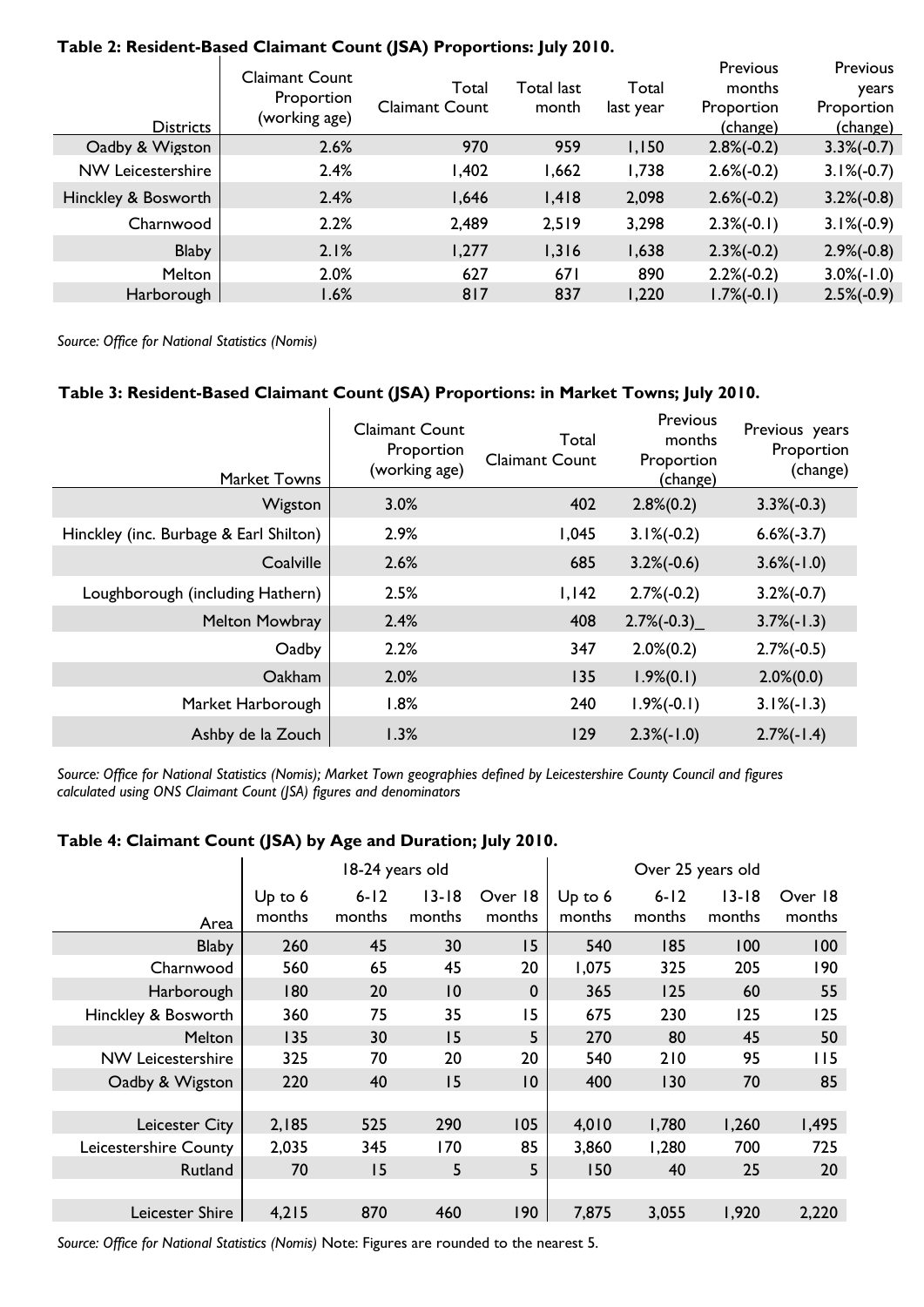### **Claimant Count (JSA) by Ethnicity**

JSA benefit data have been published by the Office for National Statistics (ONS) for many years as a key labour market indicator. In November 2006 ONS published JSA claimant data by ethnicity for the first time. The data is available for the detailed ethnic groups down to Local Authority level and is backdated to April 2005.

JSA claimant data by ethnicity has been included in Tables 5, 6, and 7 of this bulletin. The JSA data by ethnicity used in these table is a month in arrears of the other Claimant Count data in the other tables in the bulletin. For more information, please see; www.nomisweb.co.uk/articles/news/files/DWP\_Ethnicity\_JSA.pdf

| Area                     | White     | Mixed          | <b>Black or</b><br><b>Black</b><br><b>British</b> | Asian or<br>Asian British | Chinese or<br>Other Ethnic<br>Group | 'Non<br>White' | Prefer not<br>to say $/$<br>Unknown |
|--------------------------|-----------|----------------|---------------------------------------------------|---------------------------|-------------------------------------|----------------|-------------------------------------|
| <b>Blaby</b>             | 1,125     | 25             | 25                                                | 80                        | 10                                  | $ 40\rangle$   | 50                                  |
| Charnwood                | 2,045     | 30             | 25                                                | 245                       | 40                                  | 335            | 135                                 |
| Harborough               | 755       | $ 0\rangle$    | $\overline{10}$                                   | 20                        | 5                                   | 40             | 45                                  |
| Hinckley & Bosworth      | 1,415     | $\overline{0}$ | $\overline{10}$                                   | 15                        | 10                                  | 45             | 195                                 |
| Melton                   | 640       | 5              | $\mathbf 0$                                       | $\mathbf 0$               | $\boldsymbol{0}$                    | 10             | 20                                  |
| <b>NW Leicestershire</b> | 1,345     | 5              | 5                                                 | 0                         | 0                                   | 15             | 60                                  |
| Oadby & Wigston          | 695       | 15             | 20                                                | 190                       | 5                                   | 230            | 35                                  |
|                          |           |                |                                                   |                           |                                     |                |                                     |
| Leicester City           | 6, 125    | 345            | 1,160                                             | 3.050                     | 330                                 | 4,885          | 730                                 |
| Leicestershire County    | 8,015     | 95             | 95                                                | 555                       | 70                                  | 815            | 545                                 |
| Leicester Shire          | 14,140    | 440            | 1,255                                             | 3,605                     | 400                                 | 5,705          | 1,275                               |
|                          |           |                |                                                   |                           |                                     |                |                                     |
| East Midlands            | 79,755    | 1,750          | 3,830                                             | 5,540                     | 1,165                               | 12,285         | 5,455                               |
| Great Britain            | 1,079,530 | 24,295         | 86,020                                            | 75,875                    | 25,890                              | 212,080        | 92,340                              |

### **Table 5: Claimant County (JSA) by Ethnicity; June 2010.**

Note: Figures are rounded to the nearest 5. *Sources: Office for National Statistics (Nomis)* 

### **Table 6: Resident-based Claimant Count (JSA) Proportions by Ethnicity; June 2010.**

| Area                     | White | Mixed | Black or<br><b>Black British</b> | Asian or<br>Asian British | Chinese or Other<br><b>Ethnic Group</b> | 'Non White' |
|--------------------------|-------|-------|----------------------------------|---------------------------|-----------------------------------------|-------------|
| <b>Blaby</b>             | 1.3%  | 2.3%  | 3.1%                             | 2.0%                      | 1.7%                                    | 2.2%        |
| Charnwood                | 1.4%  | 1.6%  | 1.8%                             | 2.2%                      | 1.4%                                    | 2.0%        |
| Harborough               | 1.0%  | 1.3%  | 2.5%                             | 1.0%                      | 1.3%                                    | 1.1%        |
| Hinckley & Bosworth      | 1.4%  | 1.1%  | 2.5%                             | 0.6%                      | 2.0%                                    | 1.0%        |
| <b>Melton</b>            | 1.3%  | 1.7%  | 0.0%                             | 0.0%                      | 0.0%                                    | 0.8%        |
| <b>NW Leicestershire</b> | 1.6%  | 0.7%  | 1.3%                             | 0.0%                      | 0.0%                                    | 0.6%        |
| Oadby & Wigston          | 1.5%  | 1.9%  | 2.5%                             | 2.5%                      | 0.8%                                    | 2.3%        |
|                          |       |       |                                  |                           |                                         |             |
| Leicester City           | 3.4%  | 4.9%  | 9.4%                             | 3.6%                      | 8.7%                                    | 4.6%        |
| Leicestershire County    | 1.4%  | 1.5%  | 2.2%                             | 1.9%                      | 1.3%                                    | 1.8%        |
| Leicester Shire          | 1.9%  | 3.3%  | 7.5%                             | 3.2%                      | 4.4%                                    | 3.8%        |
|                          |       |       |                                  |                           |                                         |             |
| <b>East Midlands</b>     | 2.0%  | 3.1%  | 6.6%                             | 2.8%                      | 3.1%                                    | 3.5%        |

*Source: Office for National Statistics (Nomis). Proportions calculated by Leicestershire County Council using ONS mid-2005 experimental estimates of population by ethnic group, published October 2007*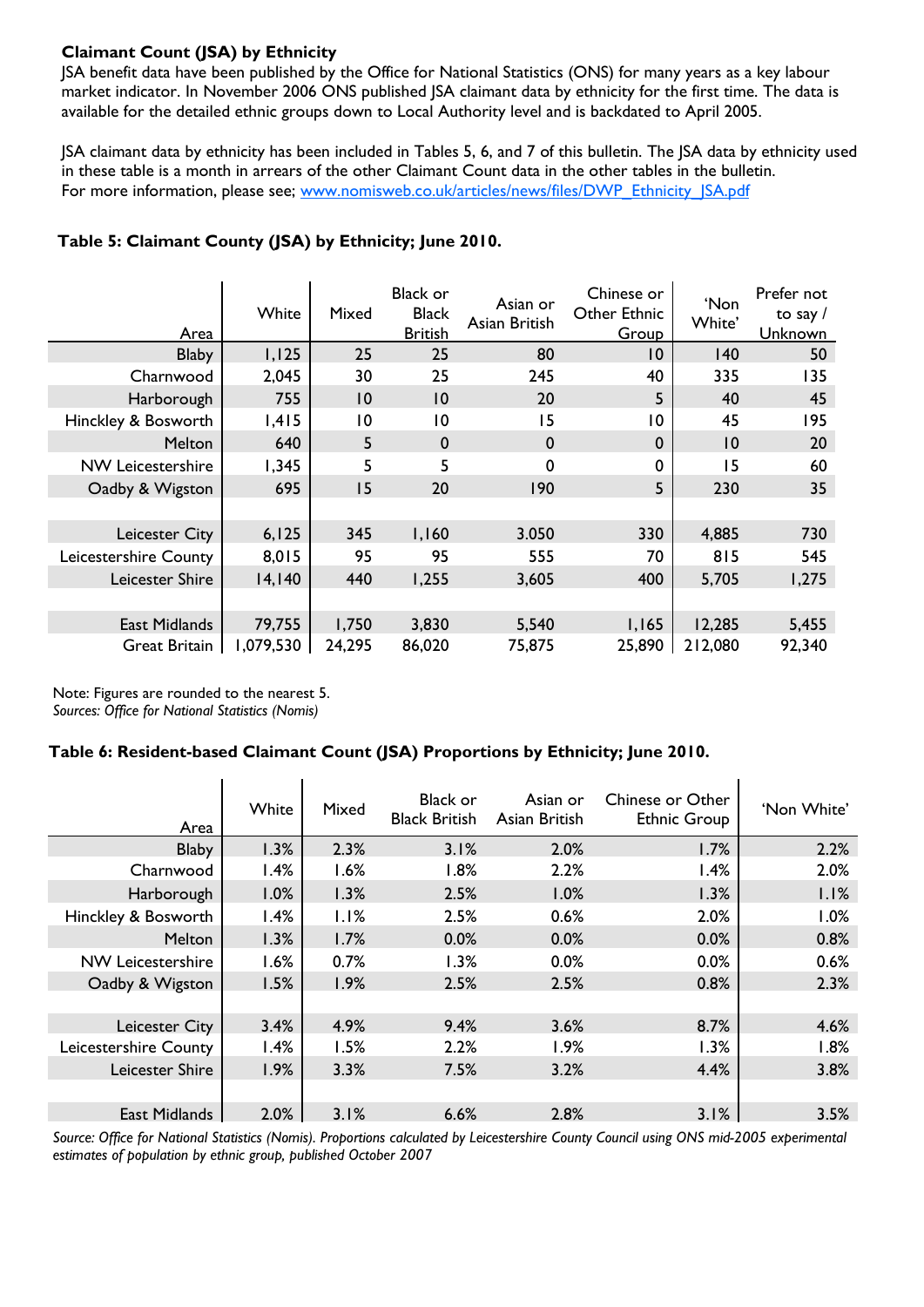| Table 7: Claimant Count (JSA) by Ethnicity, Gender and Age; June 2010. |
|------------------------------------------------------------------------|
|------------------------------------------------------------------------|

|                          |        |                   |                  | Male           |                 |               |               | Female          |                 |               |               |
|--------------------------|--------|-------------------|------------------|----------------|-----------------|---------------|---------------|-----------------|-----------------|---------------|---------------|
|                          | Total  | Previous<br>month | Previous<br>year | Aged<br>< 18   | Aged<br>$18-24$ | Aged<br>25-49 | Aged<br>$50+$ | Aged<br>< 18    | Aged<br>$18-24$ | Aged<br>25-49 | Aged<br>$50+$ |
| Leicester<br>Shire       |        |                   |                  |                |                 |               |               |                 |                 |               |               |
| 'White'                  | 14,140 | 14,990            | 16,645           | 25             | 2,720           | 5,690         | 1,735         | 20              | 1,220           | 2,045         | 685           |
| 'Non-white'              | 5,705  | 5,995             | 5,975            | 0              | 870             | 2,410         | 600           | 0               | 510             | 990           | 325           |
| <b>Leicester City</b>    |        |                   |                  |                |                 |               |               |                 |                 |               |               |
| 'White'                  | 6, 125 | 6,435             | 6,495            | $\overline{0}$ | 1,215           | 2,590         | 665           | $\overline{10}$ | 510             | 870           | 255           |
| 'Non-white'              | 4,885  | 5,135             | 5,065            | 0              | 740             | 2,085         | 520           | 0               | 445             | 820           | 275           |
| Leicestershire<br>County |        |                   |                  |                |                 |               |               |                 |                 |               |               |
| 'White'                  | 8,015  | 8,570             | 10,145           | 15             | 1,505           | 3,100         | 1,070         | $\overline{10}$ | 710             | 1,175         | 430           |
| 'Non-white'              | 1,265  | 855               | 900              | $\mathbf 0$    | 130             | 325           | 80            | 0               | 65              | 165           | 500           |

*Source: Office for National Statistics (Nomis)* 

#### **Unemployment: International Labour Organisation (ILO) Definition**

Official estimates of unemployment in the UK are obtained from the Labour Force Survey (LFS) using the internationally agreed International Labour Organisation (ILO) definition. The ILO definition is based on the number of people without jobs who are looking for and available to start work. The LFS unemployment figures which are subject to sampling differences are not available for smaller areas. The Claimant Count is released on a monthly basis and is available down to ward level, so is used as a more current indicator of unemployment levels.

#### **Table 8: Unemployment Rates: ILO Definition; January 2009 - December 2009**

|                          | January 2009 -<br>December 2009             |                                             | <b>January 2008 -</b><br>December 2008 |                                               |  |  |  |
|--------------------------|---------------------------------------------|---------------------------------------------|----------------------------------------|-----------------------------------------------|--|--|--|
| Area                     | ILO Unemploy-<br>ment Rate<br>(working age) | <b>Total Persons</b><br>ILO Unem-<br>ployed | ILO Unemployment<br>Rate (working age) | <b>Total Persons</b><br><b>ILO Unemployed</b> |  |  |  |
| United Kingdom           | 7.8%                                        | 2,367,700                                   | 5.8%                                   | 1,750,600                                     |  |  |  |
| East Midlands            | 7.4%                                        | 165,700                                     | 5.9%                                   | 132,400                                       |  |  |  |
| Leicester Shire          | 7.3%                                        | 35,000                                      | 7.2%                                   | 34,600                                        |  |  |  |
| Leicester City           | $11.0\%$                                    | 15.400                                      | 13.1%                                  | 18,100                                        |  |  |  |
| Leicestershire<br>County | 5.8%                                        | 19,600                                      | 4.8%                                   | 16,500                                        |  |  |  |

*Source: Labour Force Survey/Annual Population Survey, Office for National Statistics (Nomis)* 

#### **Other Department for Work and Pensions Benefits Statistics**

Job Seekers Allowance is one of a number of types of benefit which is related to worklessness, and recipients of this benefit constitute the most visible group of people who are out of work. However, many people have been diverted away from Job Seekers Allowance on to other benefits, the largest number being onto Incapacity Benefit. Nationally, the number of people claiming Incapacity Benefit is over three times the number of people out of work and claiming JSA.

The government recently published a Green Paper on welfare reform in which it is argued that to meet the goal of reaching a UK employment rate of 80%, more people on inactive benefits must be moved into work, particularly those who have been on benefits for a long time.

One method of classifying benefit claimants is by breaking them down into statistical groups. This presents the main reason why an individual is claiming benefit. Benefits are arranged hierarchically and claimants are assigned to the top most benefit which they receive. In this way each claimant only appears once, even though they may claim more than one benefit - the total number of working-age people who are claiming one or more key benefits is often used as a proxy for worklessness.

These figures are provided by the Department for Work and Pensions and are updated quarterly.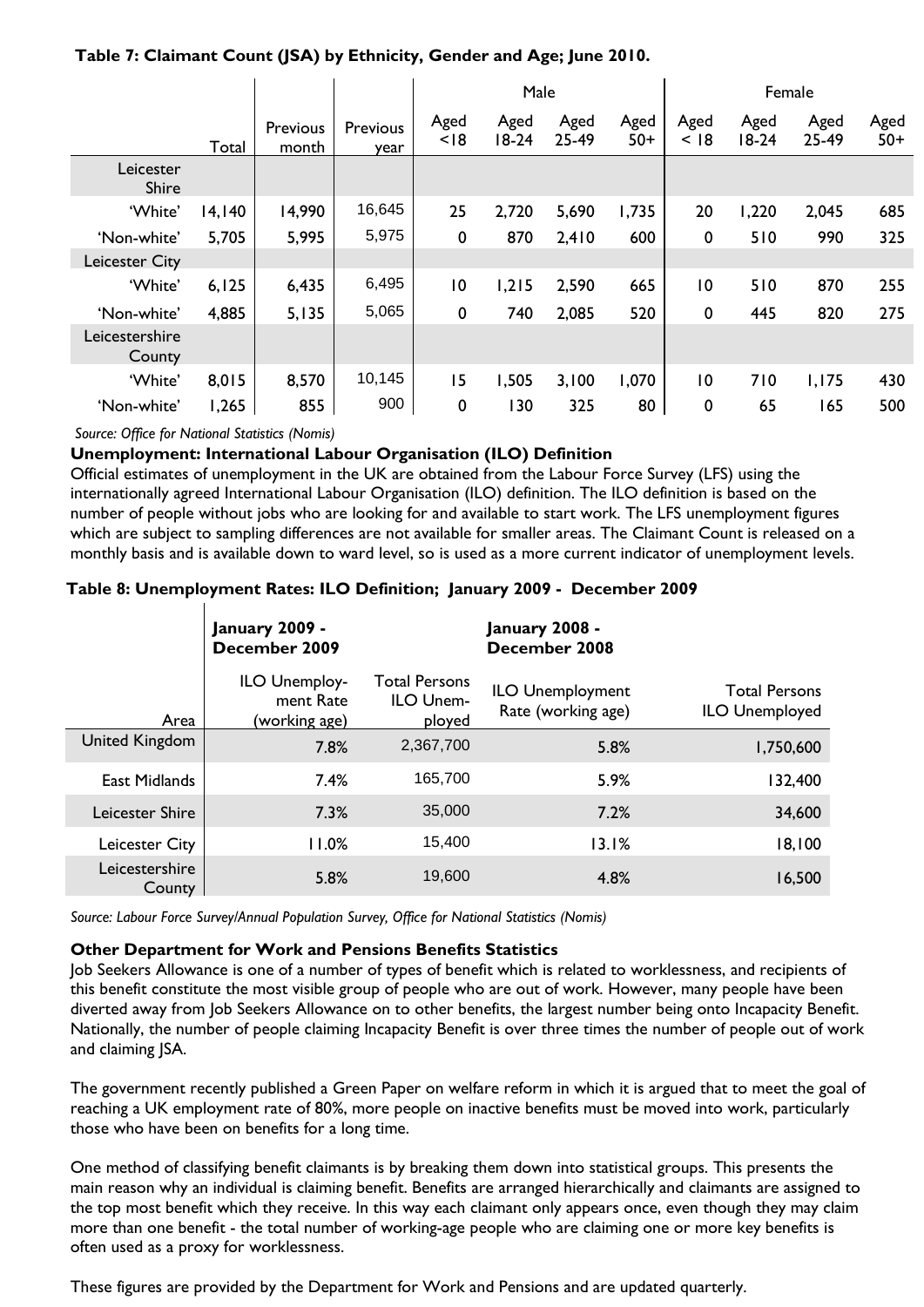|                      |           |      | All benefits               | Duration (proportion of all claimants) |          |                       |            |                |       |
|----------------------|-----------|------|----------------------------|----------------------------------------|----------|-----------------------|------------|----------------|-------|
| Area                 | Number    | Rate | Previous<br>year<br>number | Previous<br>year rate                  | $6$ mths | 6mths -<br><b>lyr</b> | lyr - 2yrs | 2yrs -<br>5yrs | +5yrs |
| <b>Blaby</b>         | 5,420     | 9.6  | 4,790                      | 8.4                                    | 25%      | 12%                   | 11%        | 15%            | 37%   |
| Charnwood            | 11,070    | 10.2 | 9,820                      | 9.0                                    | 26%      | 12%                   | 11%        | 16%            | 35%   |
| Harborough           | 3,930     | 8.0  | 3,470                      | 7.0                                    | 27%      | 11%                   | 10%        | 14%            | 37%   |
| Hinckley &           | 7,190     | 11.1 | 6,300                      | 9.7                                    | 26%      | 12%                   | 11%        | 16%            | 35%   |
| Melton               | 2,800     | 9.4  | 2,470                      | 8.3                                    | 27%      | 11%                   | 11%        | 15%            | 35%   |
| <b>NW</b>            | 7,070     | 12.8 | 6,470                      | 11.7                                   | 24%      | 10%                   | 11%        | 16%            | 39%   |
| Oadby and<br>Wigston | 3,680     | 10.6 | 3,260                      | 9.4                                    | 25%      | 13%                   | 12%        | 16%            | 35%   |
|                      |           |      |                            |                                        |          |                       |            |                |       |
| Leicester City       | 41,500    | 21.6 | 37,530                     | 19.5                                   | 24%      | 13%                   | 12%        | 16%            | 35%   |
| Leicestershire       | 41,160    | 10.3 | 36,580                     | 9.1                                    | 26%      | 12%                   | 11%        | 16%            | 36%   |
| Rutland              | 1,520     | 6.7  | 1,360                      | 6.0                                    | 25%      | 10%                   | 11%        | 16%            | 38%   |
|                      |           |      |                            |                                        |          |                       |            |                |       |
| East Midlands        | 413,840   | 15.1 | 376,820                    | 13.7                                   | 24%      | 11%                   | 11%        | 16%            | 38%   |
| <b>Great Britain</b> | 5,840,290 | 15.8 | 5,385,690                  | 14.6                                   | 24%      | 11%                   | 11%        | 15%            | 39%   |

**Table 9: Working-age people claiming one or more key DWP benefit by duration; November 2009** 

*Source: Department of Work and Pension (Nomis) February 2010* 

 $\mathbf{I}$ 

#### **Table 10: Benefit Claimants by Statistical Group - Main reason for claiming benefit; November 2009**

|                                                                  | <b>East Midlands</b> |       | Leicester City |       | Leicestershire County |       |
|------------------------------------------------------------------|----------------------|-------|----------------|-------|-----------------------|-------|
| Statistical group                                                | Number               | Rate  | Number         | Rate  | Number                | Rate  |
| <b>Employment and Support</b><br>Allowance & Incapacity Benefits | 181,060              | 6.6%  | 16,310         | 8.5%  | 16,880                | 4.2%  |
| Job Seeker                                                       | 06,920               | 3.9%  | 12,510         | 6.5%  | 10,740                | 2.7%  |
| Lone Parent                                                      | 45,410               | 1.7%  | 5,610          | 2.9%  | 4,010                 | 1.0%  |
| Carer                                                            | 32,250               | 1.2%  | 3,100          | 1.6%  | 3,610                 | 0.9%  |
| <b>Disabled</b>                                                  | 29,320               | 1.1%  | 2,130          | 1.1%  | 3,560                 | 0.9%  |
| Others on income related benefit                                 | 12,680               | 0.5%  | 1,420          | 0.7%  | 1,390                 | 0.3%  |
| <b>Bereaved</b>                                                  | 6,200                | 0.2%  | 410            | 0.2%  | 970                   | 0.2%  |
| Total                                                            | 413,840              | 15.1% | 41,500         | 21.6% | 41,160                | 10.3% |

*Source: Department of Work and Pension (Nomis)* 

Note: Benefits are arranged hierarchically and claimants are assigned to the top most benefit they receive. Each claimant appears once only, even though some claim more than one benefit, permitting the estimation of the total number of people claiming one or more benefits. The Statistical Group hierarchy is a) Jobseeker b) ESA & Incapacity benefits c) Lone parents d) Carers e) Other income-related benefits f) Disabled g) Bereaved h) Housing Benefit i) receiving State Pension only. Thus a person who is a lone parent and receives Incapacity Benefit would be classified as receiving incapacity benefits. This is only one of the possible ways in which claimants could be classified and alternative classifications are possible.

For more information about DWP statistics and research www.dwp.gov.uk/asd/data\_guide.asp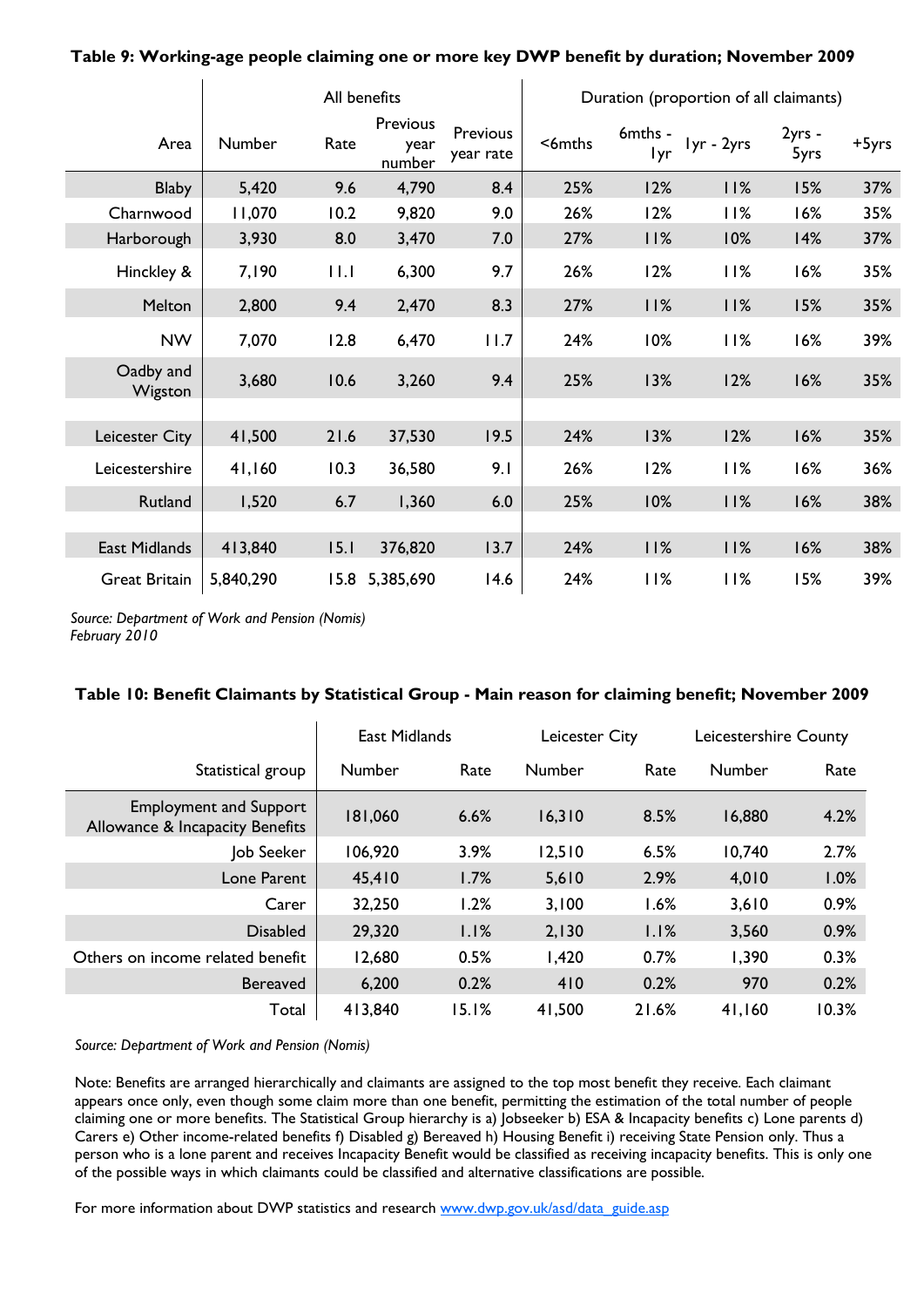# **Definitions**

**Claimant Count** - the count of claimants of unemployment related benefits is based on the administrative records of people claiming these benefits. Since October 1996 this has been the number of people claiming Job Seekers Allowance (JSA). The publication of claimant count figures is normally five weeks after the date to which they refer. The claimant count is accurate down to very small geographic areas and is unaffected by sampling variability since it is a 100% count. This means it can be used as an indicator of those without work down to small areas.

**Resident-based Claimant Count Proportions** - express the number of claimants resident in an area as a percentage of the working age population resident in that area. Claimant count rates can also be expressed as a proportion of the workforce jobs in an area, however in smaller areas using workforce job-based rates can cause distortions in the rates caused by commuting patters. Using resident-based proportions avoids this distortion.

**Unemployment** (LFS ILO definition) - The definition of unemployment is internationally agreed and recommended by the International Labour Organisation (ILO) - an agency of the United Nations. Many countries use this definition. By this definition unemployed people are:

- without a job, want a job, have actively sought work in the last 4 weeks and are available to start work in the next 2 weeks, or
- out of work, have found a job and are waiting to start it in the next 2 weeks

**Unemployment Rate** (LFS ILO definition) - expresses the number of unemployed people resident in an area as a percentage of the economically active working age population resident in that area.

**Labour Force Survey** - The Labour Force Survey is a random sample survey which is carried out throughout the UK. It is conducted every three months using around 53,000 households. The survey collects information about the personal circumstances and work of everyone living in these households. The Office for National Statistics (ONS) uses the Labour Force Survey as its source for unemployment data. Unemployment is measured through questions asked in the survey and not by interviewing everybody in the country. Answers are then weighted to represent everyone. As with any sample survey there is sampling variability and this is high for areas below regional level. Therefore, the figures are not reliable for small areas. Each month the ONS releases statistics on the number of people who are unemployed in the United Kingdom for the latest available 3-month rolling period.

**Economically Active** - people aged 16 or over who are either in employment or are unemployed (LFS ILO definition)

**Economically Inactive** - people aged 16 or over who are neither in employment nor unemployed (LFS ILO definition) - e.g. they do not have a job and do not want a job. This group includes, for example, those who are looking after the family and/or home or retired.

**Working Age Population** - Working age is defined as 16-64 for males and females. The working age population figures are derived from mid-year 2006 population estimates. This

**Benefit Claimants Statistical Group** - Benefits are arranged hierarchically and claimants are assigned to the top most benefit they receive. Each claimant appears once only, even though some claim more than one benefit, permitting the estimation of the total number of people claiming one or more benefits. The Statistical Group hierarchy is a) Jobseeker b) Incapacity benefits c) Lone parents d) Carers e) Other income-related benefits f) Disabled g) Bereaved h) Housing Benefit i) receiving State Pension only. Thus a person who is a lone parent and receives Incapacity Benefit would be classified as receiving incapacity benefits. The total number of working-age people who are claiming one or more key benefits is often used as a proxy for worklessness. This is only one of the possible ways in which claimants could be classified and alternative classifications are possible.

For further information on unemployment statistics please refer to the document entitled 'How exactly is unemployment measured?' which is produced by the Office for National Statistics: www.statistics.gov.uk/downloads/theme\_labour/unemployment.pdf

For further information about Department of Work and Pensions statistics and research: www.dwp.gov.uk/asd/data\_guide.asp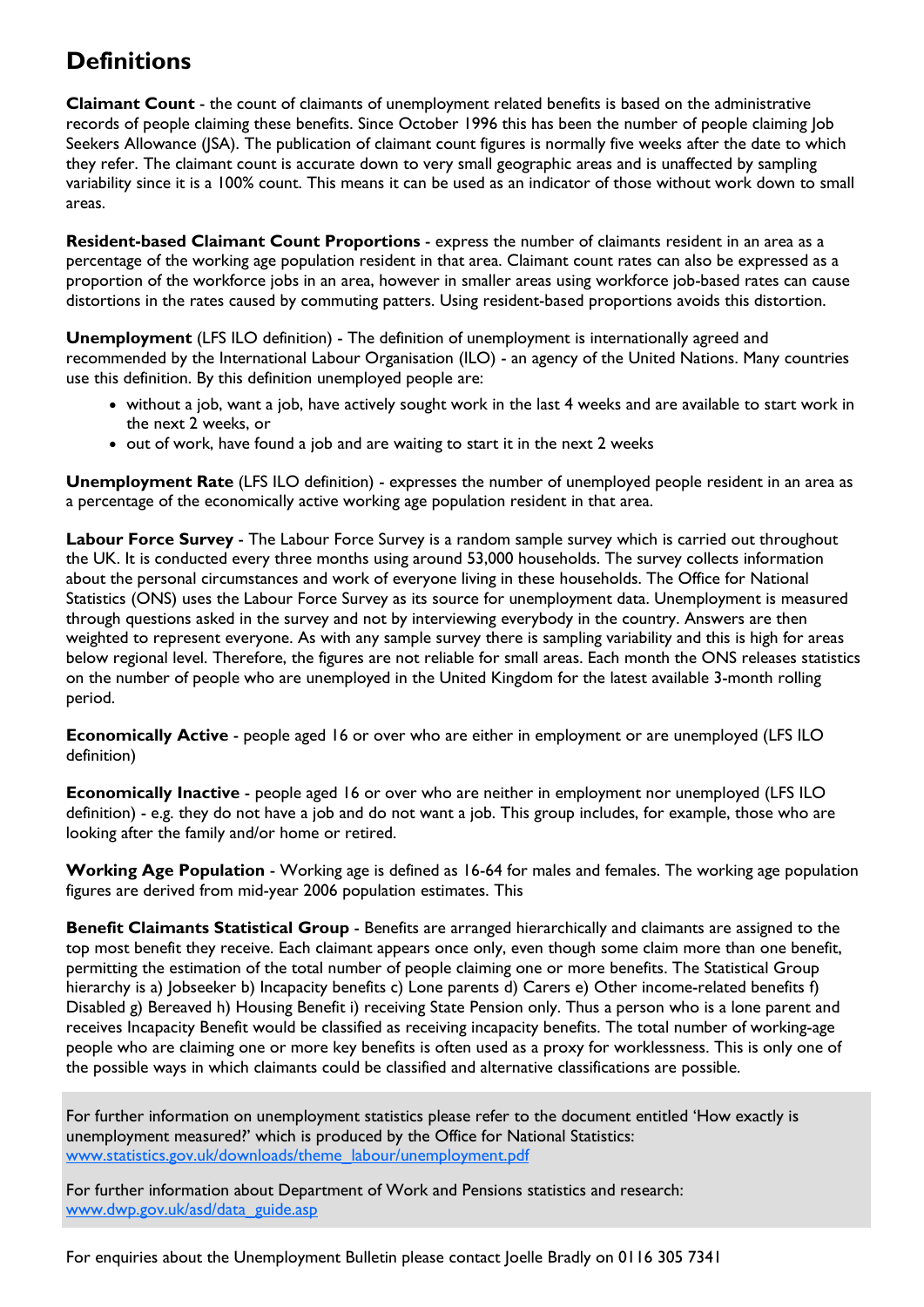#### **Claimant Count (JSA) Ward Data** Blaby District<br> **Blaby District July 2010**

|                         |        |                                              | <b>Total</b> | Last<br>month | Last<br>year | Male | <b>Female</b>   | <b>Total</b> |
|-------------------------|--------|----------------------------------------------|--------------|---------------|--------------|------|-----------------|--------------|
|                         | Code   | <b>Wards (resident-based</b><br>proportions) |              |               |              | %    | %               | %            |
|                         |        |                                              |              |               |              |      |                 |              |
| L                       | 31UBFY | <b>Blaby South</b>                           | 82           | 78            | 97           | 4.1  | 1.5             | 2.8          |
| $\mathbf{2}$            | 3IUBFZ | Cosby with South Whetstone                   | 39           | 42            | 53           | 1.5  | 1.0             | 1.2          |
| $\overline{\mathbf{3}}$ | 31UBGA | Countesthorpe                                | 72           | 83            | 96           | 2.1  | $  \cdot  $     | 1.6          |
| $\overline{\mathbf{4}}$ | 31UBGB | Croft Hill                                   | 25           | 28            | 34           | 1.8  | 1.7             | 1.8          |
| 5                       | 31UBGC | <b>Ellis</b>                                 | 45           | 52            | 80           | 2.1  | 0.6             | 1.4          |
| 6                       | 31UBGD | Enderby and St. John's                       | 91           | 90            | 85           | 5.3  | 1.5             | 3.3          |
| $\overline{\mathbf{z}}$ | 31UBGE | Fairestone                                   | 67           | 74            | 77           | 3.7  | $  \cdot  $     | 2.4          |
| $\overline{\mathbf{8}}$ | 31UBGF | Forest                                       | 76           | 78            | 100          | 2.4  | 1.0             | 1.7          |
| 9                       | 31UBGG | Millfield                                    | 41           | 48            | 59           | 4.4  | 1.7             | 3.1          |
| $\overline{10}$         | 31UBGH | Muxloel                                      | 43           | 46            | 52           | 2.2  | 1.3             | 1.7          |
| $\mathbf{I}$            | 3IUBGJ | Narborough and Littlethorpe                  | 66           | 68            | 100          | 2.5  | 1.3             | 1.9          |
| 12                      | 31UBGK | Normanton                                    | 27           | 27            | 29           | 1.8  | $\mathsf{I}$ .4 | 1.6          |
| 13                      | 31UBGL | North Whetstone                              | 74           | 74            | 93           | 2.8  | 1.6             | 2.2          |
| 4                       | 31UBGM | Pastures                                     | 50           | 48            | 78           | 1.8  | $\mathsf{I}$ .4 | 1.6          |
| 15                      | 31UBGN | <b>Ravenhurst and Fosse</b>                  | 163          | 169           | 189          | 5.2  | 1.7             | 3.5          |
| 16                      | 31UBGP | Saxondale                                    | 109          | 116           | 42           | 2.7  | 1.4             | 2.1          |
| 17                      | 31UBGQ | <b>Stanton and Flamville</b>                 | 101          | 93            | 3            | 2.3  | 2.0             | 2.2          |
| 18                      | 31UBGR | Winstanley                                   | 106          | 102           | 43           | 3.0  | 1.5             | 2.3          |
|                         |        | <b>Blaby District</b>                        | 1,277        | 1,316         | 1,638        | 2.9  | 1.4             | 2.1          |
|                         |        |                                              |              |               |              |      |                 |              |

# These figures are suppressed as value is 1 or 2.

Source: Office for National Statistics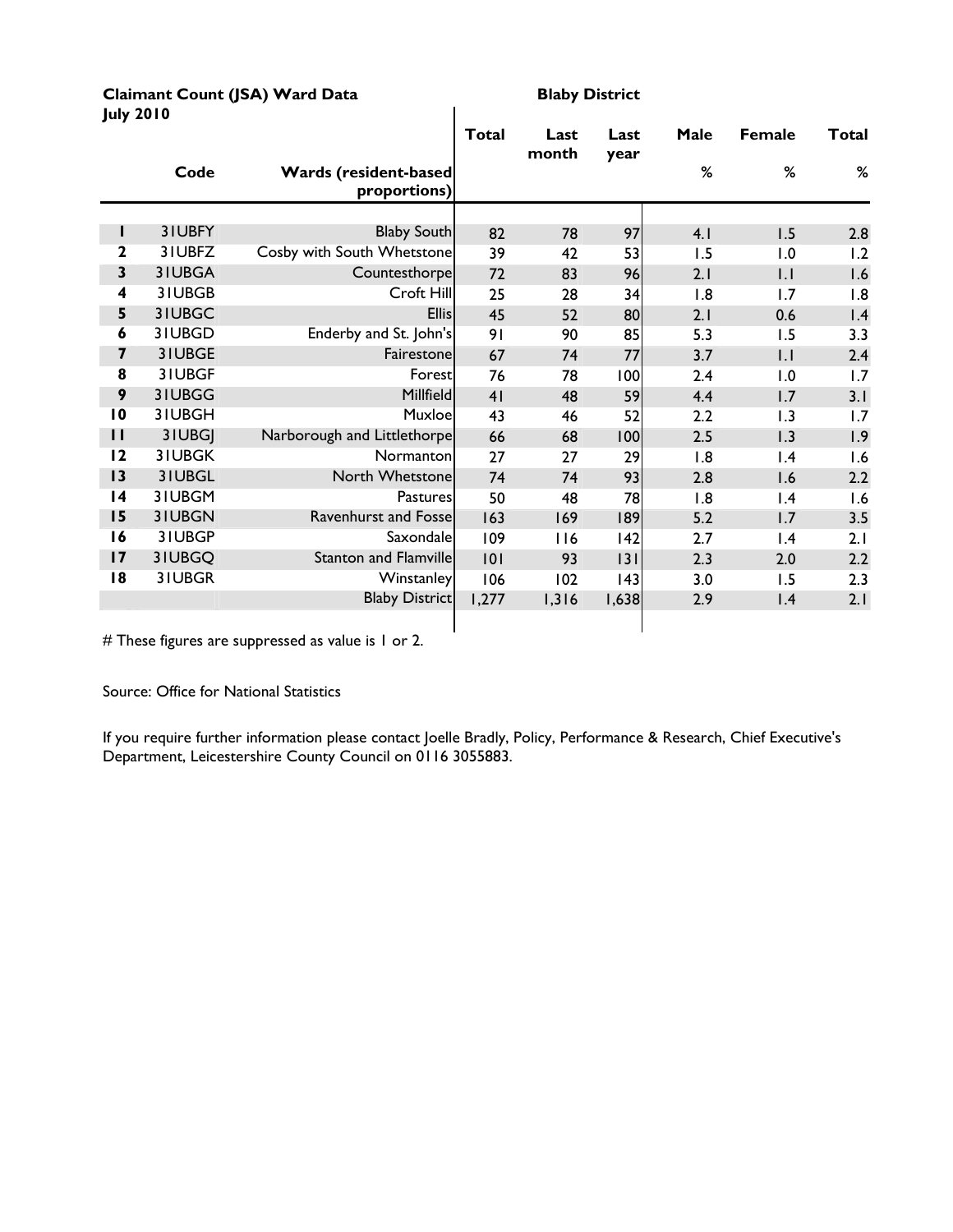| july zviv               |               |                                              | <b>Total</b> | Last<br>month | Last<br>year | Male | <b>Female</b>    | <b>Total</b> |
|-------------------------|---------------|----------------------------------------------|--------------|---------------|--------------|------|------------------|--------------|
|                         | Code          | <b>Wards (resident-based</b><br>proportions) |              |               |              | $\%$ | $\%$             | $\%$         |
|                         |               |                                              |              |               |              |      |                  |              |
| ı                       | 3IUCGG        | Anstey                                       | 87           | 96            | 147          | 3.3  | 1.2              | 2.2          |
| $\overline{2}$          | 3IUCGH        | <b>Barrow and Sileby West</b>                | 58           | 62            | 105          | 1.8  | 1.2              | 1.5          |
| $\overline{\mathbf{3}}$ | 3IUCGJ        | <b>Birstall Wanlip</b>                       | 75           | 70            | 87           | 3.0  | 1.6              | 2.3          |
| 4                       | <b>3IUCGK</b> | <b>Birstall Watermead</b>                    | 98           | 93            | 138          | 3.1  | 1.6              | 2.4          |
| 5                       | 3IUCGL        | <b>East Goscote</b>                          | 20           | 9             | 54           | 1.8  | $\#$             | 1.0          |
| $\boldsymbol{6}$        | 3IUCGM        | Forest Bradgate                              | 29           | 22            | 46           | 1.7  | 0.9              | 1.3          |
| $\overline{\mathbf{z}}$ | 31UCGN        | Loughborough Ashby*                          | 105          | 106           | 117          | 2.3  | 0.9              | 1.7          |
| 8                       | 3IUCGP        | Loughborough Dishley and<br>Hathern*         | 83           | 91            | 133          | 2.7  | 1.3              | 2.0          |
| 9                       | 3IUCGQ        | Loughborough Garendon*                       | 73           | 68            | 119          | 2.5  | 0.9              | 1.7          |
| $\overline{10}$         | 3IUCGR        | Loughborough Hastings*                       | 257          | 269           | 230          | 8.6  | 3.3              | 6.0          |
| $\mathbf{H}$            | 3IUCGS        | Loughborough Lemyngton*                      | 198          | 203           | 241          | 5.7  | 2.8              | 4.3          |
| 12                      | 3IUCGT        | Loughborough Nanpantan*                      | 28           | 31            | 40           | 0.7  | 0.6              | 0.7          |
| 13                      | 31UCGU        | Loughborough Outwoods*                       | 33           | 27            | 72           | .    | 0.8              | 0.9          |
| $\overline{14}$         | 3IUCGW        | Loughborough Shelthorpe*                     | 157          | 165           | 208          | 4.2  | 2.2              | 3.2          |
| 15                      | 31UCGX        | Loughborough Southfields*                    | 91           | 94            | 117          | 2.4  | $\overline{1}$ . | 1.8          |
| 16                      | 3IUCGY        | Loughborough Storer*                         | 117          | 118           | 126          | 2.5  | 1.9              | 2.2          |
| 17                      | 3IUCGZ        | Mountsorrel                                  | 111          | 117           | 7            | 3.3  | 1.5              | 2.3          |
| 18                      | 3IUCHA        | Queniborough                                 | 28           | 26            | 33           | 2.1  | 0.9              | 1.5          |
| 9                       | 3IUCHB        | <b>Quorn and Mountsorrel Castle</b>          | 76           | 72            | 95           | 2.5  | 1.2              | 1.9          |
| 20                      | 3IUCHC        | Rothley and Thurcaston                       | 64           | 52            | 68           | 2.6  | 0.8              | 1.7          |
| 21                      | 3IUCHD        | Shepshed East                                | 76           | 79            | 109          | 2.5  | 0.7              | 1.6          |
| $\overline{22}$         | 3IUCHE        | <b>Shepshed West</b>                         | 84           | 79            | 115          | 2.6  | $\overline{1}$ . | 1.9          |
| 23                      | 3IUCHF        | Sileby                                       | 139          | 143           | 170          | 4.1  | 1.6              | 2.8          |
| 24                      | 3IUCHG        | <b>Syston East</b>                           | 80           | 85            | 122          | 2.7  | 1.5              | 2.1          |
| 25                      | 3IUCHH        | <b>Syston West</b>                           | 96           | 104           | 134          | 2.7  | 1.8              | 2.3          |
| 26                      | 3IUCHJ        | The Wolds                                    | 21           | 18            | 31           | 1.5  | 0.7              | 1.1          |
| 27                      | <b>3IUCHK</b> | Thurmaston                                   | 187          | 9             | 242          | 4.3  | 2.0              | 3.1          |
| 28                      | 3IUCHL        | <b>Wreake Villages</b>                       | 8            | 9             | 28           | 1.4  | 0.5              | 0.9          |
|                         |               | Charnwood Borough                            | 2,489        | 2,519         | 3,298        | 3.0  | 1.4              | 2.2          |
|                         |               | *Loughborough including<br>Hathern           | 1142         | 1172          | 1403         | 3.2  | 1.6              | 2.5          |

**Claimant Count (JSA) Ward Data Charnwood Borough July 2010** 

# These figures are suppressed as value is 1 or 2.

Market Town geographies defined by Leicestershire County Council and figures calculated using ONS Claimant Count (JSA) figures and denominators.

Source: Office for National Statistics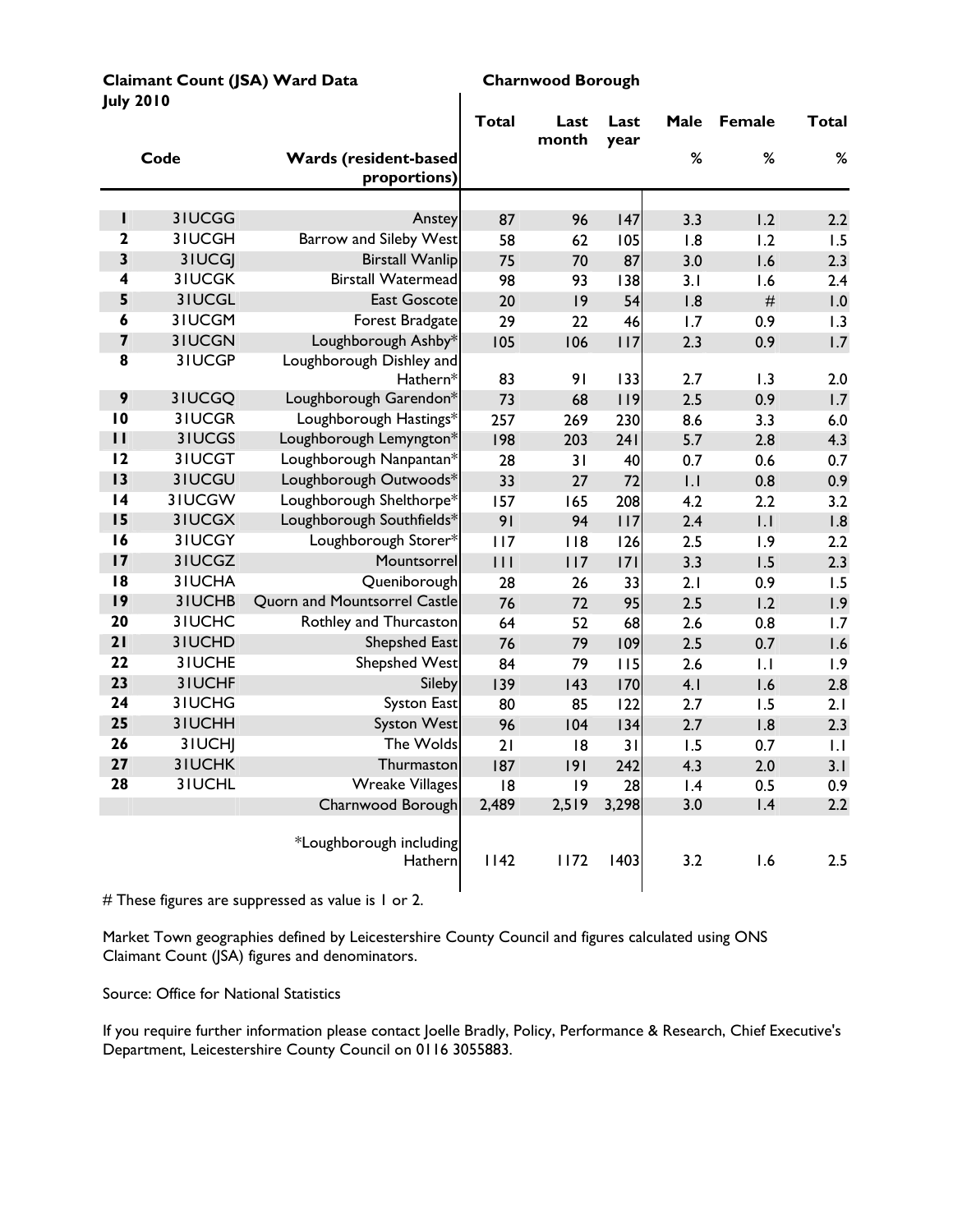**Claimant Count (JSA) Ward Data** Harborough District<br>
Harborough District<br>
Harborough District **July 2010** 

| July ZVIV               |               |                                       | <b>Total</b> | Last<br>month | Last<br>year   | Male | Female           | Total |
|-------------------------|---------------|---------------------------------------|--------------|---------------|----------------|------|------------------|-------|
|                         | Code          | Wards (resident-based<br>proportions) |              |               |                | %    | %                | $\%$  |
|                         |               |                                       |              |               |                |      |                  |       |
| п                       | 31UDGD        | <b>Billesdon</b>                      | 13           | $\mathbf{H}$  | $\mathbf{H}$   | 1.8  | 0.5              | .     |
| 2                       | 31UDGE        | <b>Bosworth</b>                       | 23           | 22            | 28             | 1.8  | 1.2              | 1.5   |
| 3                       | 31UDGF        | <b>Broughton Astley - Astley</b>      | 23           | 23            | 26             | 1.7  | 1.4              | 1.5   |
| 4                       | 31UDGG        | Broughton Astley - Broughton          | 22           | 25            | 30             | 1.6  | 0.8              | 1.2   |
| 5                       | 3IUDGH        | Broughton Astley - Primethorpe        | 4            | 15            | 24             | 1.8  | 0.5              | 1.2   |
| 6                       | 3IUDGJ        | Broughton Astley - Sutton             | 25           | 23            | 36             | 2.4  | 1.2              | 1.8   |
| $\overline{\mathbf{z}}$ | <b>3IUDGK</b> | Dunton                                | 13           | 16            | 22             | 0.9  | 0.8              | 0.8   |
| 8                       | 31UDGL        | Fleckney                              | 51           | 62            | 95             | 2.2  | 1.0              | 1.6   |
| 9                       | 31UDGM        | Glen                                  | 38           | 36            | 4 <sub>1</sub> | 2.0  | 1.0              | 1.5   |
| $\overline{10}$         | 31UDGN        | Kibworth                              | 72           | 71            | 82             | 2.7  | 1.1              | 1.9   |
| $\mathbf{H}$            | 31UDGP        | Lubenham                              | 22           | 17            | 32             | .    | $\overline{L}$   | 1.1   |
| 12                      | 3IUDGQ        | Lutterworth Brookfield                | 13           | 12            | 36             | 0.7  | 0.9              | 0.8   |
| 13                      | 31UDGR        | Lutterworth Orchard                   | 16           | 16            | 37             | 1.2  | 1.2              | 1.2   |
| $\overline{14}$         | 3IUDGS        | Lutterworth Springs                   | 33           | 34            | 37             | 3.5  | 1.2              | 2.4   |
| 15                      | 31UDGT        | Lutterworth Swift                     | 22           | 29            | 56             | 1.6  | $\overline{L}$   | 1.4   |
| 16                      | 31UDGU        | Market Harborough - Great             |              |               |                |      |                  |       |
|                         |               | Bowden*                               | 85           | 85            | 133            | 2.7  | $\overline{1}$ . | 1.9   |
| 17                      | 31UDGW        | Market Harborough - Little            |              |               |                |      |                  |       |
| 18                      | 31UDGX        | Bowden*                               | 40           | 37            | 69             | 1.6  | 1.0              | 1.3   |
|                         |               | Market Harborough - Logan*            | 32           | 36            | 62             | 2.0  | 0.4              | 1.2   |
| 9                       | 31UDGY        | Market Harborough - Welland*          | 83           | 80            | 137            | 3.9  | 0.9              | 2.3   |
| 20<br>21                | 31UDGZ        | Misterton                             | 20           | 16            | 25             | 1.9  | 0.6              | 1.2   |
|                         | 31UDHA        | <b>Nevill</b>                         | 8            | 17            | 24             | 1.8  | 0.9              | 1.4   |
| 22                      | 31UDHB        | Peatling                              | 17           | 21            | 26             | 1.2  | $  \cdot  $      | 1.2   |
| 23                      | 3IUDHC        | Thurnby and Houghton                  | 95           | 99            | 103            | 3.5  | 1.7              | 2.6   |
| 24                      | 31UDHD        | Tilton                                | 9            | 12            | 17             | 1.2  | $\#$             | 0.7   |
| 25                      | 3IUDHE        | Ullesthorpe                           | 8            | 22            | 31             | 1.7  | 0.7              | 1.2   |
|                         |               | Harborough District                   | 817          | 837           | 1,220          | 2.1  | 1.0              | 1.6   |
|                         |               | * Market Harborough                   | 240          | 238           | 401            | 2.6  | 0.9              | 1.8   |
|                         |               |                                       |              |               |                |      |                  |       |

# These figures are suppressed as value is 1 or 2.

Market Town geographies defined by Leicestershire County Council and figures calculated using ONS Claimant Count (JSA) figures and denominators.

Source: Office for National Statistics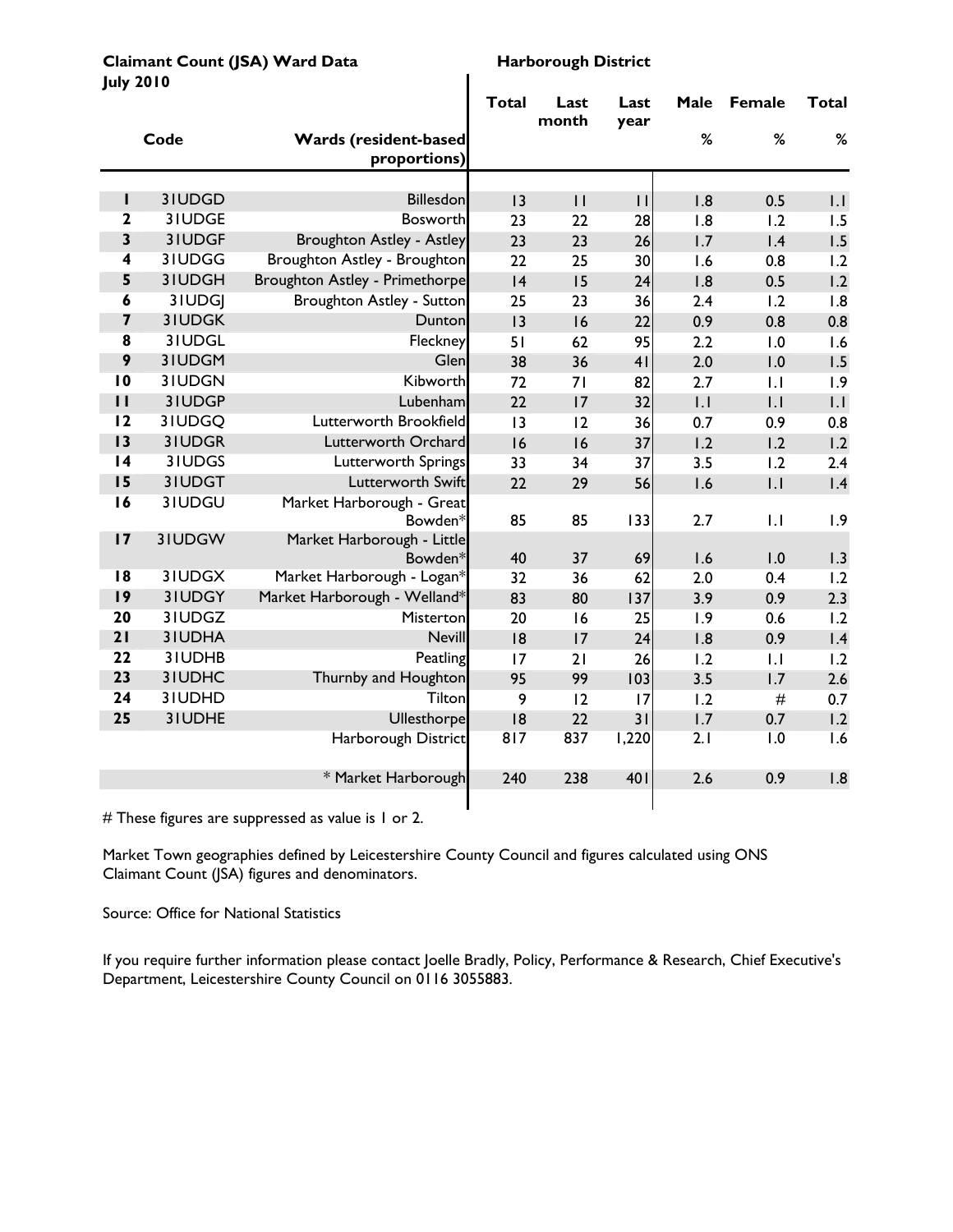#### **Claimant Count (JSA) Ward Data Hinckley & Bosworth Borough**<br> **Hinckley & Bosworth Borough July 2010**

|                         |          |                                          | <b>Total</b> | Last<br>month | Last<br>year |     | Male Female Total |             |
|-------------------------|----------|------------------------------------------|--------------|---------------|--------------|-----|-------------------|-------------|
|                         | Code     | Wards (resident-based proportions)       |              |               |              | %   | %                 | %           |
|                         |          |                                          |              |               |              |     |                   |             |
| L                       | 31UEFU   | Ambien                                   | 26           | 23            | 35           | 1.3 | 0.9               | $  \cdot  $ |
| 2                       | 31UEFW   | Barlestone Nailstone & Osbaston          | 38           | 31            | 38           | 2.6 | 0.9               | 1.7         |
| $\overline{\mathbf{3}}$ | 31UEFX   | Barwell                                  | 196          | 203           | 238          | 4.8 | 1.8               | 3.3         |
| 4                       | 3IUEFY   | Burbage St. Catherines & Lash Hill*      | 0            | 107           | 105          | 3.8 | 1.9               | 2.9         |
| 5                       | 31UEFZ   | Burbage Sketchley and Stretton*          | 86           | 79            | $ $   9      | 1.9 | $  \cdot  $       | 1.5         |
| 6                       | 31UEGA   | Cadeby Carlton & Market Bosworth         | 26           | 25            | 25           | 2.0 | 0.5               | 1.2         |
| 7                       | 31UEGB   | Earl Shilton*                            | 250          | 250           | 289          | 5.6 | 2.7               | 4.1         |
| 8                       | 31UEGC   | Groby                                    | 79           | 80            | 95           | 2.6 | 1.0               | 1.8         |
| 9                       | 31UEGD   | Hinckley Castle*                         | 157          | 169           | 189          | 4.7 | 2.3               | 3.6         |
| $\overline{10}$         | 3 I UEGE | Hinckley Clarendon*                      | 139          | 48            | 208          | 2.8 | 1.9               | 2.3         |
| $\mathbf{H}$            | 31UEGF   | Hinckley De Montfort*                    | 152          | 155           | 98           | 3.1 | 1.8               | 2.5         |
| 12                      | 31UEGG   | Hinckley Trinity*                        | 160          | 16 I          | 192          | 5.6 | 1.9               | 3.7         |
| 13                      | 31UEGH   | Markfield Stanton and Fieldhead          | 52           | 51            | 70           | 2.1 | 0.9               | 1.5         |
| $\overline{14}$         | 3 I UEGJ | Newbold Verdon with Desford &            |              |               |              |     |                   |             |
|                         |          | Peckleton                                | 78           | 79            | 34           | 2.3 | 0.6               | 1.5         |
| 15                      | 31UEGK   | Ratby Bagworth and Thornton              | 82           | 74            | 132          | 2.8 | $  \cdot  $       | 1.9         |
| 16                      | 31UEGL   | Twycross & Witherley with Sheepy         | 24           | 27            | 31           | 1.6 | 0.9               | 1.3         |
|                         |          | Hinckley & Bosworth District             | 1,646        | 1,662         | 2,098        | 3.4 | 1.5               | 2.4         |
|                         |          | * Hinckley (inc. Burbage & Earl Shilton) | 1045         | 1069          | 1300         | 3.8 | 1.9               | 2.9         |

# These figures are suppressed as value is 1 or 2.

Market Town geographies defined by Leicestershire County Council and figures calculated using ONS Claimant Count (JSA) figures and denominators.

Source: Office for National Statistics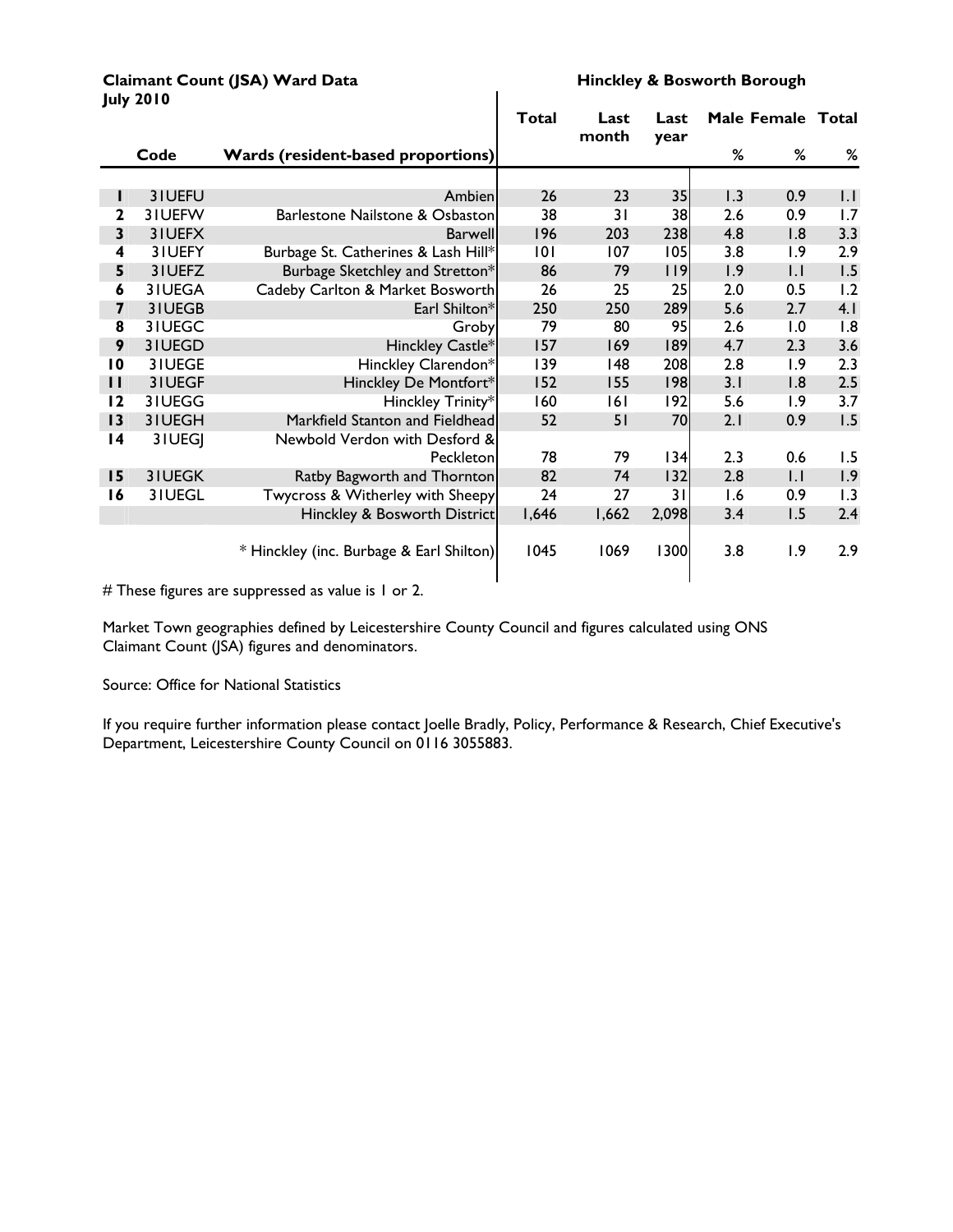| <b>July 2010</b>        |                  |                                              |              |               |              |      |        |       |
|-------------------------|------------------|----------------------------------------------|--------------|---------------|--------------|------|--------|-------|
|                         |                  |                                              | <b>Total</b> | Last<br>month | Last<br>year | Male | Female | Total |
|                         | Code             | <b>Wards (resident-based</b><br>proportions) |              |               |              | %    | %      | $\%$  |
|                         |                  |                                              |              |               |              |      |        |       |
| I<br>$\mathbf{2}$       | 00FNNF<br>00FNNG | Abbey                                        | 627          | 633           | 669          | 10.8 | 4.2    | 7.4   |
| 3                       | 00FNNH           | Aylestone                                    | 304          | 296           | 374          | 6.6  | 2.2    | 4.4   |
|                         | 00FNNJ           | <b>Beaumont Leys</b><br><b>Belgrave</b>      | 747          | 768           | 817          | 10.1 | 3.7    | 6.8   |
| 4<br>5                  | 00FNNK           | Braunstone Park & Rowley Fields              | 421          | 420           | 482          | 7.0  | 4.5    | 5.8   |
| 6                       | 00FNNL           | Castle                                       | 743          | 753           | 790          | 10.1 | 4.1    | 6.9   |
| $\overline{\mathbf{z}}$ | 00FNNM           |                                              | 820          | 781           | 787          | 8.2  | 2.7    | 5.5   |
| 8                       | 00FNNN           | Charnwood<br>Coleman                         | 604          | 610           | 625          | 11.2 | 4.8    | 7.9   |
| 9                       | 00FNNP           |                                              | <b>571</b>   | 576           | 596          | 9.3  | 4.1    | 6.7   |
| 10                      | 00FNNQ           | Evington                                     | 267          | 270           | 327          | 6.0  | 2.8    | 4.4   |
| $\mathbf{H}$            | 00FNNR           | <b>Eyres Monsell</b>                         | 452          | 487           | <b>461</b>   | 9.6  | 4.2    | 6.8   |
|                         |                  | Fosse                                        | 404          | 396           | 448          | 6.6  | 3.1    | 4.9   |
| 12                      | 00FNNS           | Freemen                                      | 503          | 517           | 541          | 10.5 | 3.8    | 7.0   |
| 13                      | 00FNNT           | Humberstone and Hamilton                     | 463          | 486           | 506          | 6.5  | 3.5    | 5.0   |
| 4                       | 00FNNU           | Knighton                                     | 295          | 258           | 323          | 4.2  | 1.9    | 3.0   |
| 15                      | 00FNNW           | Latimer                                      | 397          | 385           | 416          | 5.4  | 4.4    | 4.9   |
| 16                      | 00FNNX           | New Parks                                    | 784          | 807           | 768          | 11.7 | 4.3    | 7.9   |
| 17                      | 00FNNY           | <b>Rushey Mead</b>                           | 452          | 436           | 486          | 5.4  | 3.2    | 4.3   |
| 8                       | 00FNNZ           | <b>Spinney Hills</b>                         | 1054         | 1087          | 1123         | 11.1 | 4.2    | 7.7   |
| 9                       | 00FNPA           | Stoneygate                                   | 74 I         | 724           | 816          | 8.8  | 3.1    | 6.0   |
| 20                      | 00FNPB           | Thurncourt                                   | 313          | 310           | 348          | 7.3  | 3.6    | 5.4   |
| 21                      | 00FNPC           | Westcotes                                    | 427          | 425           | 438          | 8.2  | 3.5    | 6.0   |
| 22                      | 00FNPD           | <b>Western Park</b>                          | 297          | 318           | 326          | 6.8  | 2.3    | 4.6   |
|                         |                  | Leicester                                    | 11,686       | 11,743        | 12,467       | 8.0  | 3.4    | 5.7   |
|                         |                  |                                              |              |               |              |      |        |       |

**Claimant Count (JSA) Ward Data Leicester City**

# These figures are suppressed as value is 1 or 2.

Source: Office for National Statistics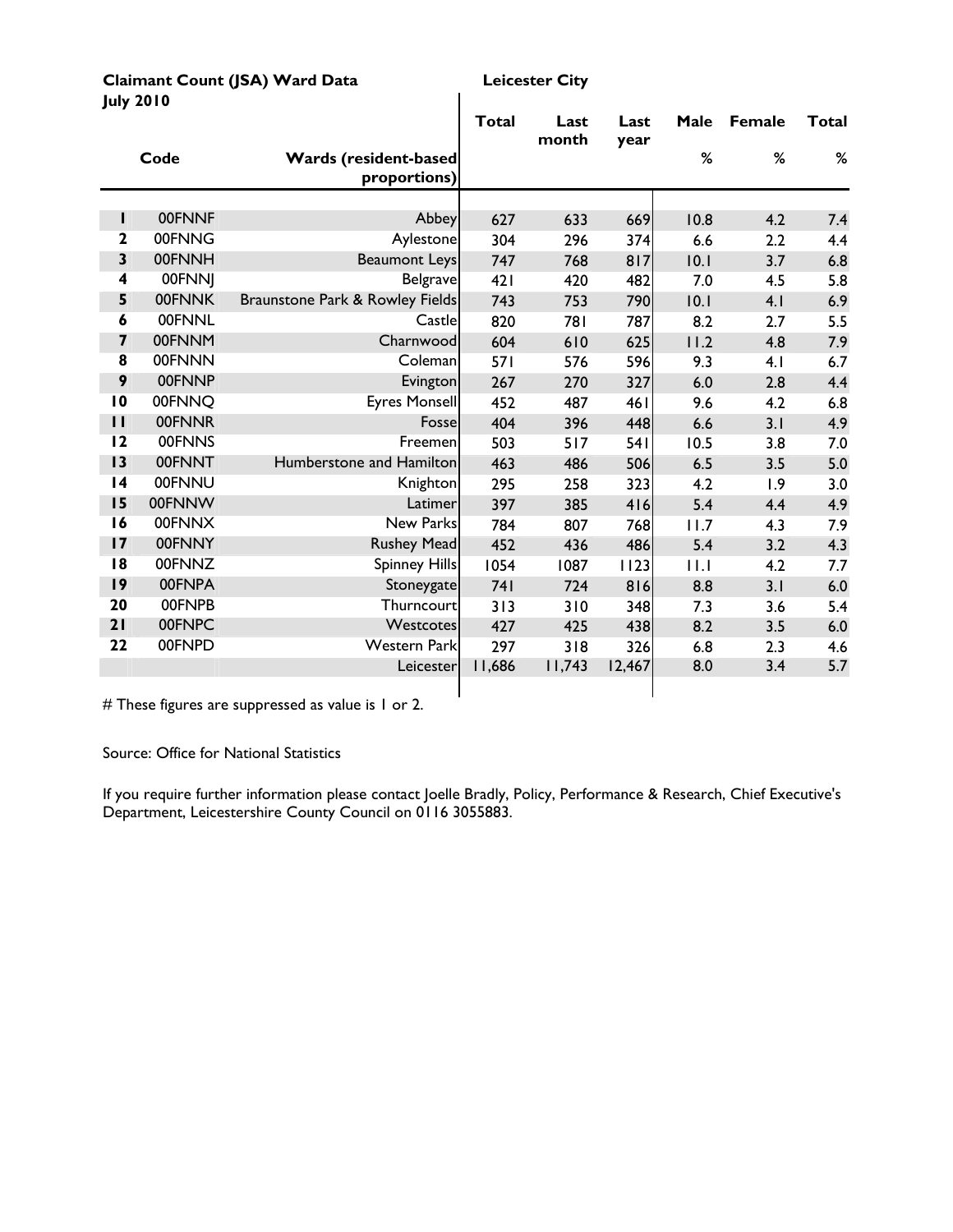|                  | <b>Claimant Count (JSA) Ward Data</b> |
|------------------|---------------------------------------|
| <b>July 2010</b> |                                       |

**Melton Borough** 

|                         |               |                                               | Total | Last<br>month | Last<br>year | Male            | <b>Female</b> | Total |
|-------------------------|---------------|-----------------------------------------------|-------|---------------|--------------|-----------------|---------------|-------|
|                         | Code          | <b>Wards (resident-based)</b><br>proportions) |       |               |              | %               | %             | %     |
|                         |               |                                               |       |               |              |                 |               |       |
| ı                       | 3IUGFT        | Asfordby                                      | 53    | 53            | 68           | 3.1             | 2.0           | 2.5   |
| $\mathbf 2$             | 31UGFU        | <b>Bottesford</b>                             | 28    | 29            | 51           | 1.8             | 0.8           | 1.3   |
| 3                       | 31UGFW        | <b>Croxton Kerrial</b>                        | 21    | 22            | 22           | 2.4             | 1.2           | 1.7   |
| 4                       | 31UGFX        | Frisby-on-the-Wreake                          | 17    | 16            | 3            | $\mathsf{I}$ .4 | 1.6           | 1.5   |
| 5                       | 31UGFY        | Gaddesby                                      | 8     | 8             | 8            | $  \cdot  $     | #             | 0.8   |
| 6                       | 31UGFZ        | Long Clawson and Stathern                     | 29    | 29            | 40           | 1.0             | $\mathsf{L}$  | 1.1   |
| $\overline{\mathbf{z}}$ | 3IUGGA        | Melton Craven*                                | 60    | 68            | 85           | 3.3             | 1.9           | 2.6   |
| 8                       | 3IUGGB        | Melton Dorian*                                | 69    | 72            | 103          | 2.7             | 1.2           | 2.0   |
| 9                       | 31UGGC        | Melton Egerton*                               | 81    | 100           | 122          | 4.5             | 2.3           | 3.4   |
| $\overline{10}$         | 3IUGGD        | Melton Newport*                               | 58    | 66            | 85           | 2.8             | $\mathsf{L}$  | 2.0   |
| $\mathbf{H}$            | 31UGGE        | Melton Sysonby*                               | 73    | 75            | 117          | 2.9             | 1.4           | 2.1   |
| 12                      | 31UGGF        | Melton Warwick*                               | 67    | 65            | 80           | 4.3             | 1.7           | 3.0   |
| 13                      | 31UGGG        | Old Dalby                                     | 21    | 23            | 28           | 1.8             | 1.4           | 1.6   |
| $\overline{14}$         | 31UGGH        | Somerby                                       | 12    | 15            | 20           | $\mathsf{I}$ .4 | 0.7           | 1.0   |
| 15                      | 31UGGJ        | Waltham-on-the-Wolds                          | 8     | 8             | 16           | 0.8             | 0.8           | 0.8   |
| 16                      | <b>3IUGGK</b> | Wymondham                                     | 22    | 22            | 22           | 2.8             | 1.3           | 2.1   |
|                         |               | Melton Borough                                | 671   | 671           | 890          | 2.9             | 1.6           | 2.2   |
|                         |               | * Melton Mowbray                              | 408   | 446           | 592          | 3.3             | 1.5           | 2.4   |

 $\overline{\phantom{a}}$ 

# These figures are suppressed as value is 1 or 2.

Market Town geographies defined by Leicestershire County Council and figures calculated using ONS Claimant Count (JSA) figures and denominators.

Source: Office for National Statistics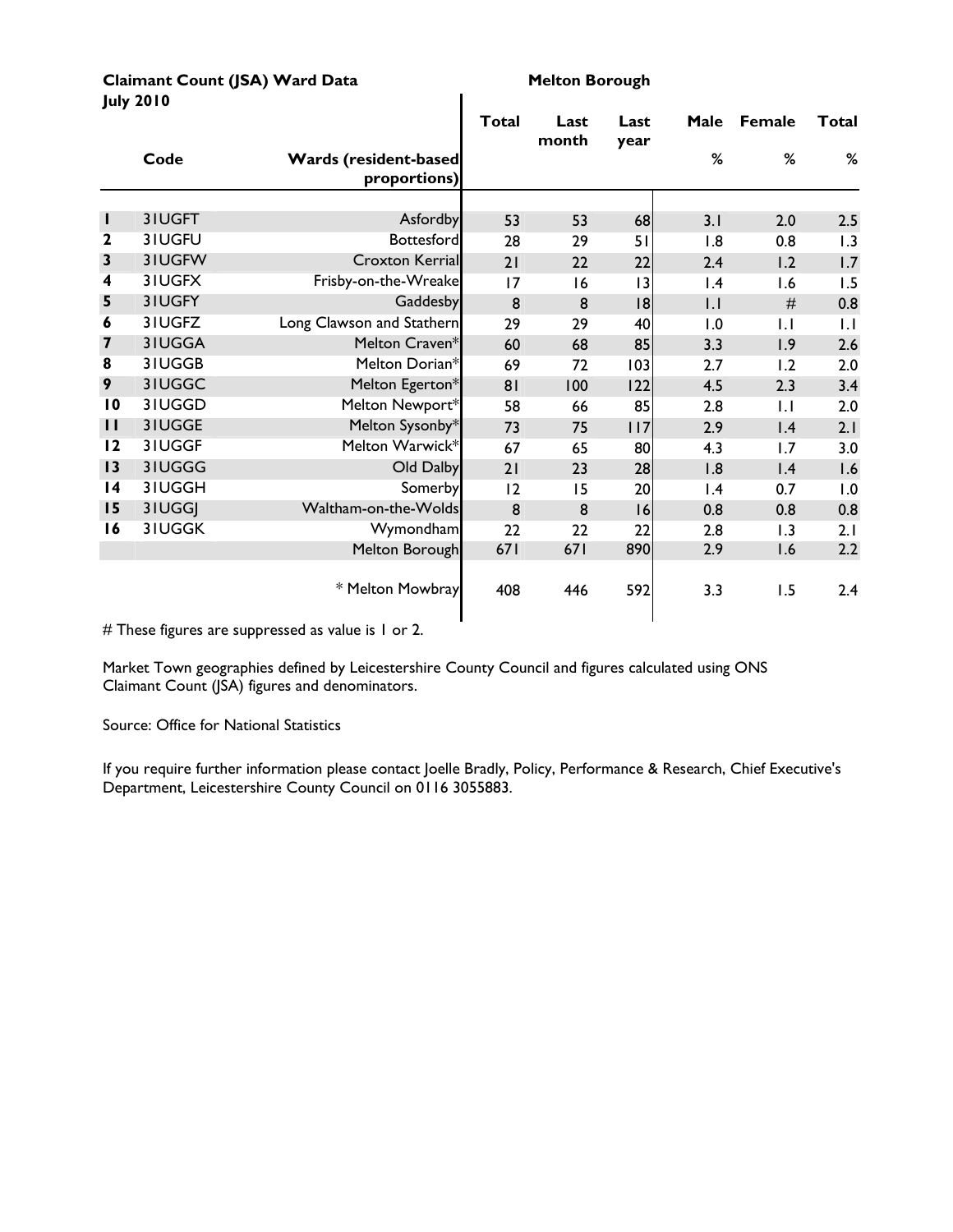|                 | <b>July 2010</b> |                                               |       |               |              |     |                    |       |
|-----------------|------------------|-----------------------------------------------|-------|---------------|--------------|-----|--------------------|-------|
|                 |                  |                                               | Total | Last<br>month | Last<br>year |     | <b>Male Female</b> | Total |
|                 | Code             | <b>Wards (resident-based)</b><br>proportions) |       |               |              | %   | %                  | %     |
|                 |                  |                                               |       |               |              |     |                    |       |
| н               | 3IUHFZ           | Appleby                                       | 17    | 4             | 9            | 1.7 | 0.7                | 1.3   |
| $\mathbf{2}$    | 3IUHGA           | Ashby Castle*                                 | 16    | 16            | 20           | 1.2 | 0.0                | 0.9   |
| $\mathbf{3}$    | 3IUHGB           | Ashby Holywell*                               | 61    | 73            | 92           | 3.2 | 0.8                | 2.0   |
| 4               | 3IUHGC           | Ashby Ivanhoe*                                | 52    | 44            | 77           | 3.0 | 0.8                | 1.9   |
| 5               | 3IUHGD           | Bardon**                                      | 26    | 33            | 59           | 1.4 | 1.0                | 1.2   |
| 6               | 31UHGE           | <b>Breedon</b>                                | 16    | 9             | 21           | 1.3 | 0.8                | 1.1   |
| 7               | 3IUHGF           | <b>Castle Donington</b>                       | 95    | 98            | 148          | 3.2 | 0.9                | 2.1   |
| 8               | 3IUHGG           | Coalville**                                   | 136   | 140           | 40           | 5.8 | 2.4                | 4.2   |
| 9               | 3IUHGH           | Greenhill**                                   | 206   | 207           | 210          | 6.3 | 3.2                | 4.8   |
| $\overline{10}$ | 3IUHGI           | Hugglescote**                                 | 61    | 68            | 77           | 2.5 | 1.5                | 2.0   |
| $\mathbf{H}$    | 3IUHGK           | <b>Ibstock and Heather</b>                    | 119   | $ $ $ $ 8     | 153          | 3.8 | 1.4                | 2.6   |
| 12              | 31UHGL           | Kegworth and Whatton                          | 54    | 48            | 57           | 2.2 | $\mathsf{I}$ .4    | 1.8   |
| 13              | 31UHGM           | Measham                                       | 95    | 88            | 101          | 4.3 | 1.4                | 2.8   |
| $\overline{14}$ | 3IUHGN           | Moira                                         | 63    | 66            | 86           | 2.5 | 1.7                | 2.1   |
| 15              | 3IUHGP           | Oakthorpe and Donisthorpe                     | 37    | 40            | 43           | 2.7 | 1.6                | 2.1   |
| 16              | 31UHGQ           | Ravenstone and Packington                     | 27    | 26            | 38           | 2.8 | 0.0                | 1.7   |
| 17              | 31UHGR           | Snibston**                                    | 99    | 100           | 92           | 4.0 | 1.8                | 2.9   |
| 18              | 3IUHGS           | Thringstone**                                 | 78    | 72            | 84           | 3.4 | 2.1                | 2.8   |
| 9               | 3IUHGT           | Valley                                        | 65    | 68            | 83           | 3.4 | .                  | 2.3   |
| 20              | 3IUHGU           | Whitwick**                                    | 79    | 80            | 138          | 2.3 | 1.5                | 1.9   |
|                 |                  | <b>NW Leicestershire District</b>             | 1,418 | 1,418         | 1,738        | 3.4 | 1.6                | 2.6   |
|                 |                  | * Ashby de la Zouch                           | 129   | 133           | 189          | 2.1 | 0.6                | 1.3   |
|                 |                  | ** Coalville                                  | 685   | 700           | 800          | 3.4 | 1.8                | 2.6   |
|                 |                  |                                               |       |               |              |     |                    |       |

Claimant Count (JSA) Ward Data **North West Leicestershire District** 

# These figures are suppressed as value is 1 or 2.

Market Town geographies defined by Leicestershire County Council and figures calculated using ONS Claimant Count (JSA) figures and denominators.

Source: Office for National Statistics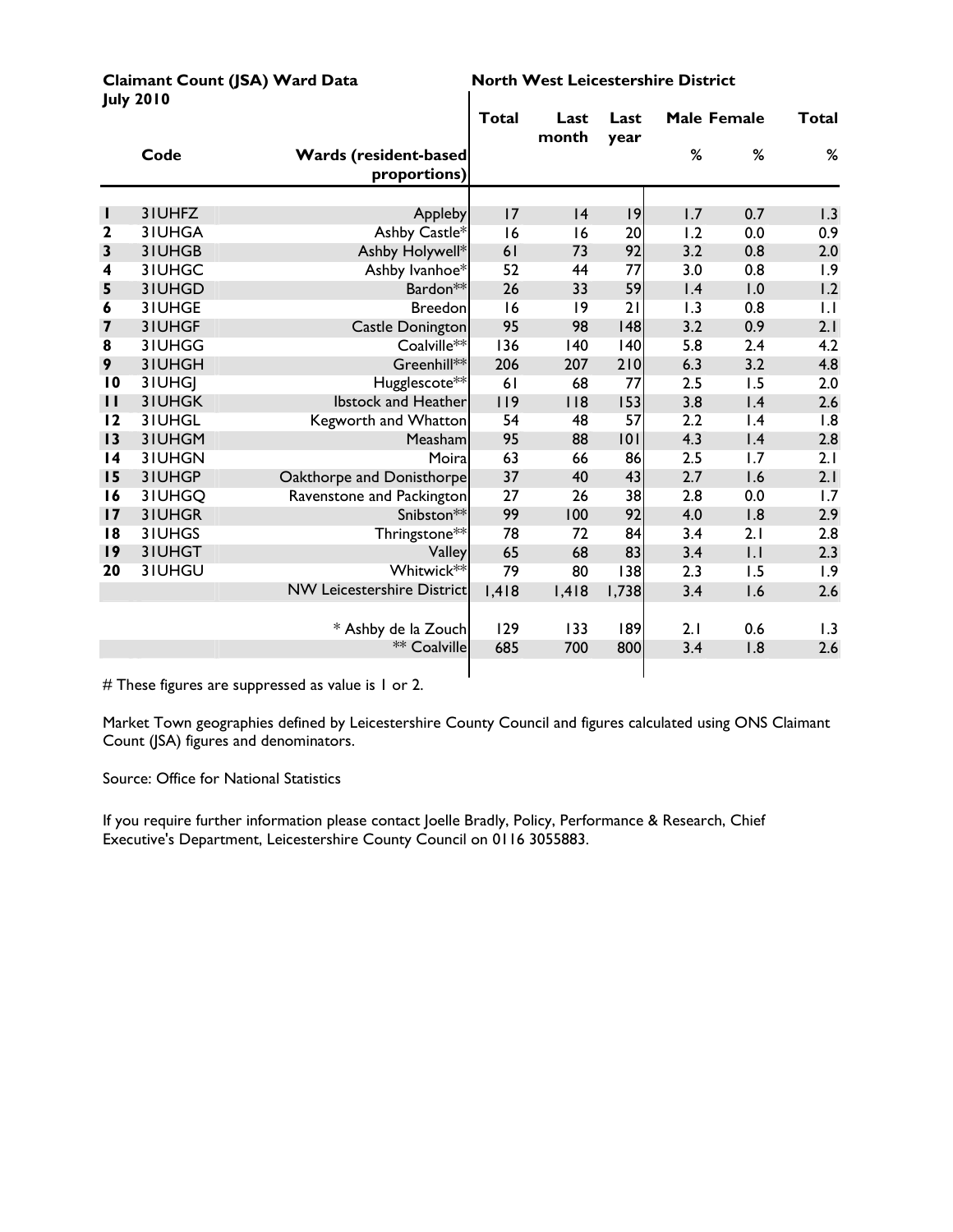Claimant Count (JSA) Ward Data **CLA CLAIM** Oadby & Wigston Borough **July 2010** 

|                 |        |                                               | <b>Total</b> | Last<br>month | Last<br>year |     | Male Female     | Total        |
|-----------------|--------|-----------------------------------------------|--------------|---------------|--------------|-----|-----------------|--------------|
|                 | Code   | <b>Wards (resident-based)</b><br>proportions) |              |               |              | ℅   | %               | %            |
|                 |        |                                               |              |               |              |     |                 |              |
|                 | 3IUJFL | Oadby Brocks Hill*                            | 63           | 51            | 80           | 3.3 | 2.2             | 2.7          |
| 2               | 3IUJFM | Oadby Grange*                                 | 55           | 51            | 63           | 1.6 | 0.7             | $\mathsf{L}$ |
| 3               | 31UJFN | Oadby St. Peter's*                            | 96           | 93            | 79           | 5.8 | 2.8             | 4.2          |
| 4               | 3IUJFP | Oadby Uplands*                                | 66           | 66            | 96           | 2.9 | 2.0             | 2.4          |
| 5               | 3IUJFQ | Oadby Woodlands*                              | 67           | 65            | 64           | 2.8 | 1.6             | 2.2          |
| 6               | 3IUJFR | South Wigston                                 | 221          | 225           | 264          | 6.9 | 2.3             | 4.6          |
| 7               | 31UJFS | Wigston All Saints**                          | 89           | 90            | 99           | 3.3 | 1.3             | 2.3          |
| 8               | 3IUJFT | Wigston Fields**                              | 4            | 137           | 74           | 5.4 | 1.8             | 3.6          |
| 9               | 3IUJFU | Wigston Meadowcourt**                         | 90           | 102           | $ $   3      | 3.2 | 1.0             | 2.1          |
| $\overline{10}$ | 3IUJFW | Wigston St. Wolstan's**                       | 82           | 79            | 118          | 2.8 | $\mathsf{I}$ .4 | 2.1          |
|                 |        | Oadby & Wigston Borough                       | 959          | 959           | 1,150        | 3.8 | 1.7             | 2.8          |
|                 |        |                                               |              |               |              |     |                 |              |
|                 |        | * Oadby                                       | 347          | 326           | 382          | 2.8 | 1.7             | 2.2          |
|                 |        | ** Wigston                                    | 402          | 408           | 504          | 4.4 | 1.7             | 3.0          |
|                 |        |                                               |              |               |              |     |                 |              |

 $\mathbf{I}$ 

# These figures are suppressed as value is 1 or 2.

Market Town geographies defined by Leicestershire County Council and figures calculated using ONS Claimant Count (JSA) figures and denominators.

Source: Office for National Statistics